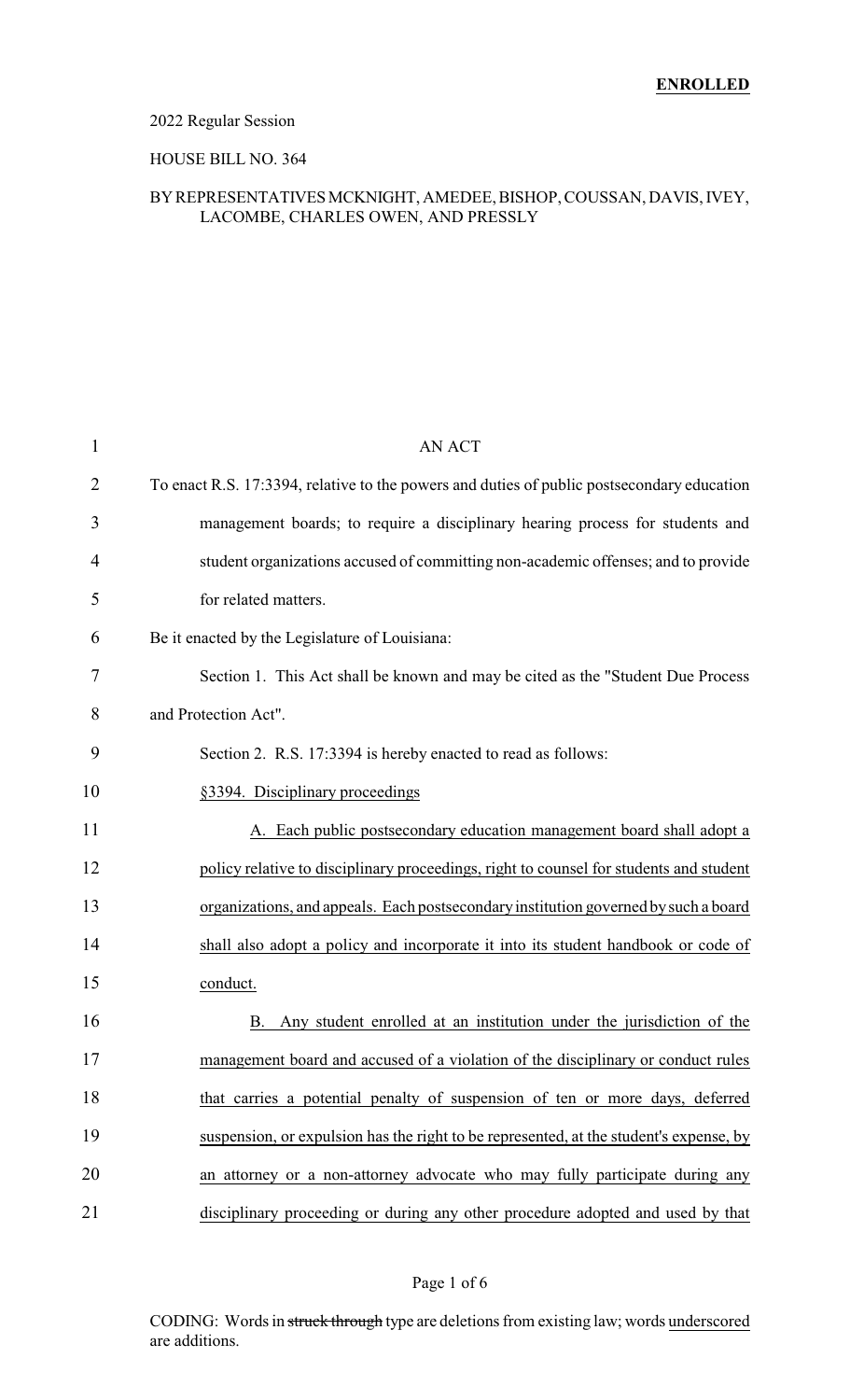| $\mathbf{1}$   | institution to address an alleged violation of the institution's non-academic rules or   |
|----------------|------------------------------------------------------------------------------------------|
| $\overline{2}$ | policies. This right applies to both the student who has been accused of the violation   |
| 3              | and to the student who is the alleged victim, if applicable. Prior to scheduling a       |
| 4              | disciplinary proceeding, the institution shall inform the students in writing of their   |
| 5              | rights as provided by this Section.                                                      |
| 6              | C. Any student organization officially recognized by an institution under the            |
| 7              | jurisdiction of the management board has the right to be represented, at the             |
| 8              | organization's expense, by an attorney or a non-attorney advocate who may fully          |
| 9              | participate during any disciplinary proceeding or during any other procedure adopted     |
| 10             | and used by the institution to address an alleged violation of the institution's non-    |
| 11             | academic rules or policies. This right applies to both the student organization that     |
| 12             | has been accused of the alleged violation and the alleged victim, if applicable.         |
| 13             | D. A student or student organization subject to a charge or disciplinary                 |
| 14             | proceeding by the institution is entitled, upon receiving notice of the charge, to       |
| 15             | notice of any and all violations of the institution's non-academic rules or policies and |
| 16             | the disciplinary proceedings or charges that will occur as a result. This notice shall   |
| 17             | include but need not be limited to each and every section of the institution's rules or  |
| 18             | policies that the student or student organization is alleged to have violated and any    |
| 19             | evidence the institution used and collected in making the charge.                        |
| 20             | E. When a violation is punishable by suspension of ten or more days or                   |
| 21             | expulsion, or when a violation by a student organization is punishable by suspension     |
| 22             | or removal of the organization from the institution, the disciplinary procedures         |
| 23             | contained in the code of student conduct shall include but need not be limited to the    |
| 24             | following:                                                                               |
| 25             | (1) Afford the accused student or organization the express presumption of                |
| 26             | innocence and set forth that he or the organization may not be deemed guilty of the      |
| 27             | violation until he or the organization formally acknowledges responsibility or the       |
| 28             | conclusion of a hearing where the institution has established every element of the       |
| 29             | alleged violation.                                                                       |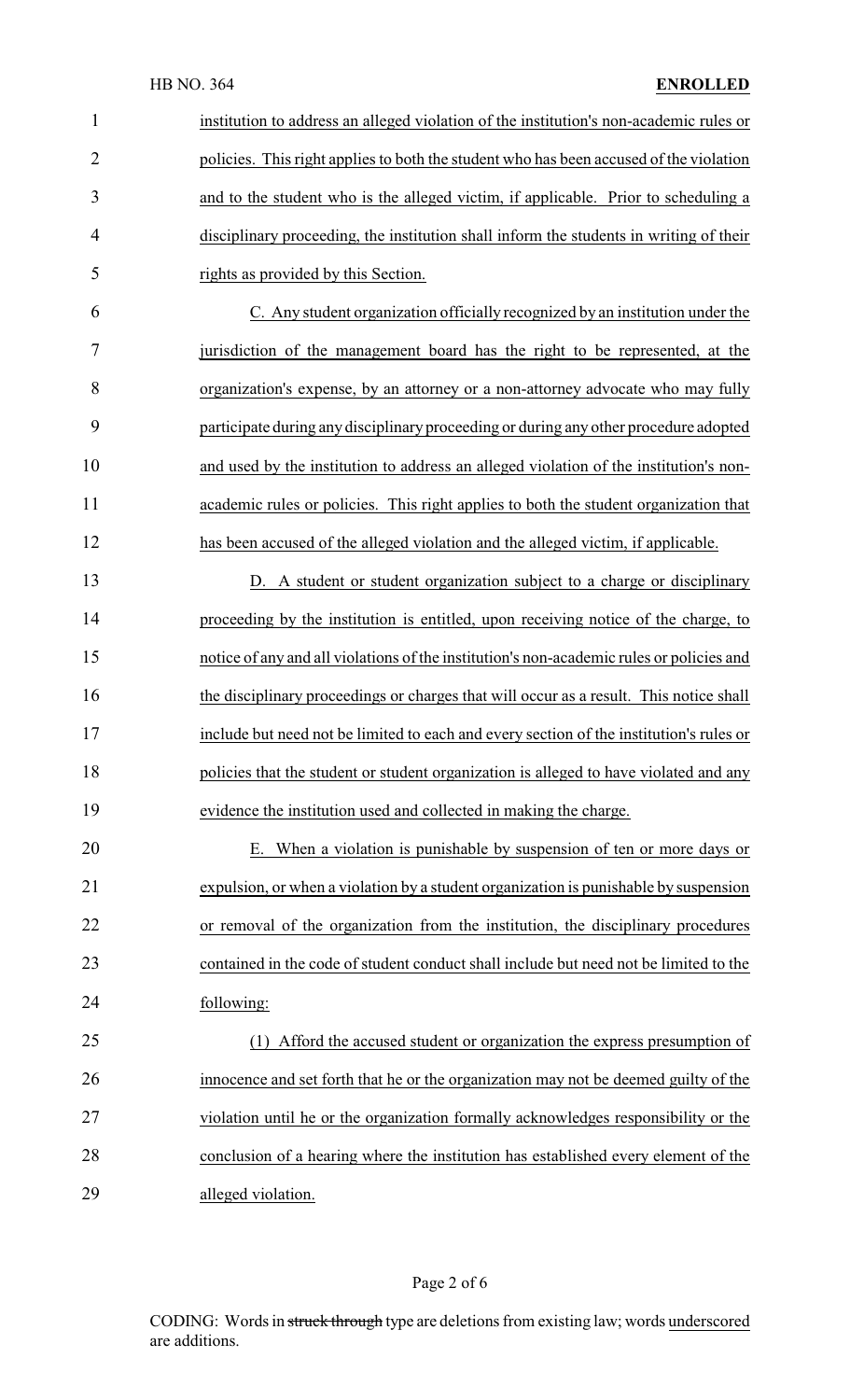| $\mathbf{1}$ | (2)<br>Require the institution to maintain an administrative file of the                   |
|--------------|--------------------------------------------------------------------------------------------|
| 2            | disciplinary proceedings. The file shall include all documents and evidence in the         |
| 3            | institution's possession or control relevant to the alleged violation and the              |
| 4            | institution's investigation including but not limited to exculpatory evidence,             |
| 5            | documents submitted by any participant, and the institution's choice of a video            |
| 6            | recording, audio recording, or transcript of any disciplinary hearing ultimately held      |
| 7            | The file shall not include privileged documents or internal<br>in the matter.              |
| 8            | memorandums that the institution does not intend to introduce as evidence at any           |
| 9            | hearing on the matter.                                                                     |
| 10           | (3) Provide both the accused student or organization and the alleged victim                |
| 11           | reasonable continuing access to the administrative file and the ability to make copies     |
| 12           | of all evidence or documents in the file beginning at least seven business days prior      |
| 13           | to any disciplinary hearing, or sooner if otherwise specified under federal law, except    |
| 14           | that individual portions of the administrative file shall be redacted if disclosure of the |
| 15           | evidence is required by law.                                                               |
| 16           | Ensure that all disciplinary proceedings are carried out free from<br>(4)                  |
| 17           | conflicts of interest by ensuring that there is no commingling of administrative or        |
| 18           | adjudicative roles. For purposes of this Paragraph, an institution shall be considered     |
| 19           | to commingle such roles if any individual carries out more than one of the following       |
| 20           | roles with respect to any disciplinary proceeding:                                         |
| 21           | (a) Victim counselor and victim advocate.                                                  |
| 22           | (b) Investigator.                                                                          |
| 23           | (c) Institutional prosecutor.                                                              |
| 24           | (d) Adjudicator.                                                                           |
| 25           | (e) Appellate adjudicator.                                                                 |
| 26           | $F(1)$ Any student or student organization that is found to be in violation of             |
| 27           | the institution's non-academic rules or policies shall be afforded an opportunity to       |
| 28           | appeal the institution's initial decision to an appellate entity that is an institutional  |
| 29           | administrator or body that did not make the initial decision. Such an appeal shall be      |
| 30           | filed within ten days after receiving final notice of the institution's decision. The      |

# Page 3 of 6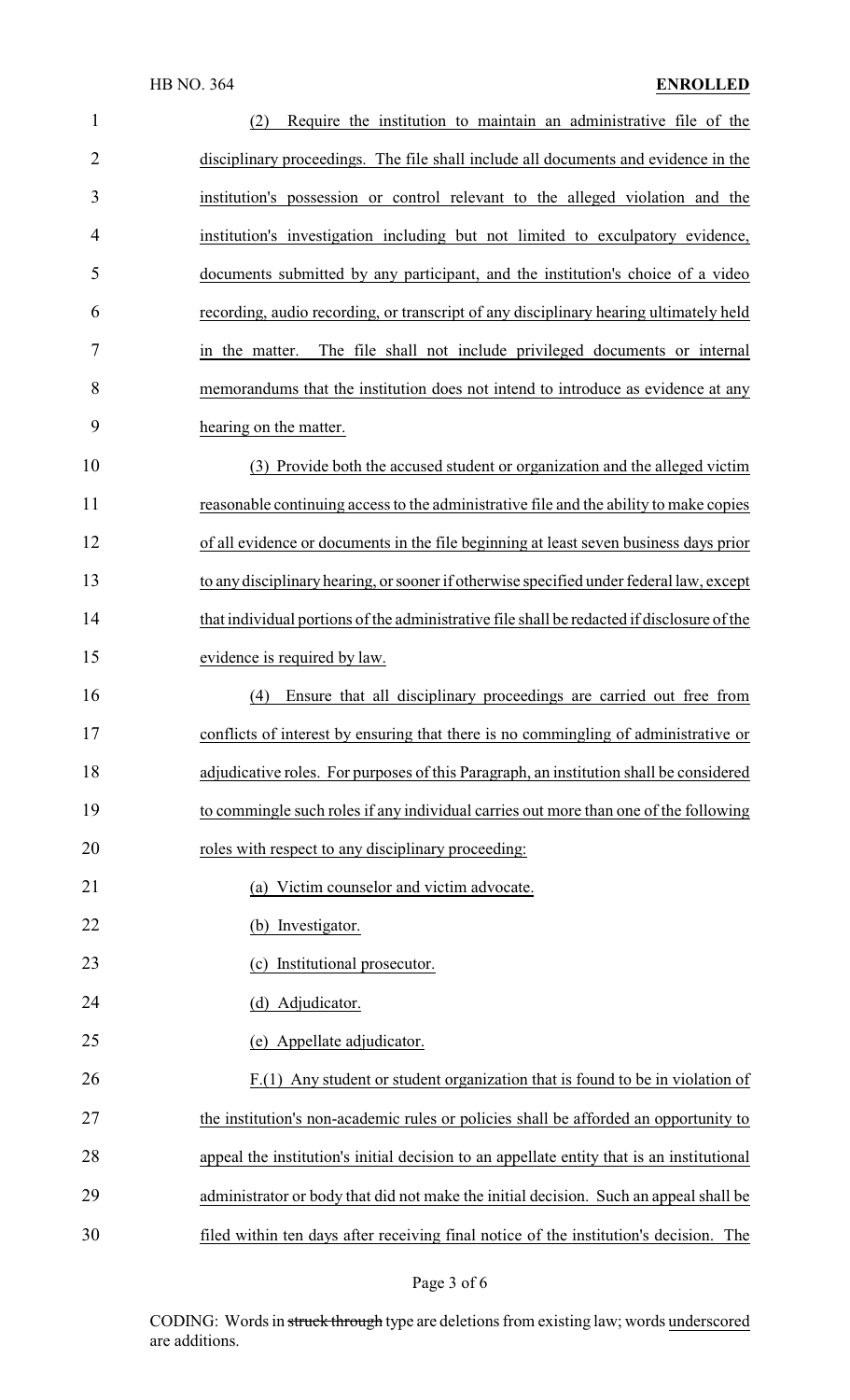## HB NO. 364 **ENROLLED**

| $\mathbf 1$    | right to appeal the result of the institution's disciplinary proceeding also applies to  |
|----------------|------------------------------------------------------------------------------------------|
| $\overline{2}$ | the student who is the alleged victim, if applicable. The institution may designate the  |
| 3              | appellate entity as the final institutional authority on the matter; however nothing in  |
| 4              | this Section shall preclude a court from granting a prevailing plaintiff equitable       |
| 5              | relief.                                                                                  |
| 6              | The right of the student or student organization as provided in<br>(2)                   |
| 7              | Subsections A and B of this Section to be represented, at the student's or the           |
| 8              | organization's expense, by the student's or the organization's attorney or non-attorney  |
| 9              | advocate also applies to the appeal.                                                     |
| 10             | The issues that may be raised on appeal include new evidence,<br>(3)                     |
| 11             | contradictory evidence, and evidence that the student or student organization was not    |
| 12             | afforded due process. The institutional body considering the appeal may consider         |
| 13             | police reports, transcripts, and the outcome of any civil or criminal proceeding         |
| 14             | directly related to the appeal.                                                          |
| 15             | G. Upon consideration of the evidence, the institutional body considering the            |
| 16             | appeal may grant the appeal, deny the appeal, order a new hearing, or reduce or          |
| 17             | modify the punishment. If the appeal results in the reversal of the decision or a        |
| 18             | lessening of the sanction, the institution shall reimburse the student for any tuition   |
| 19             | and fees paid for the period of suspension, including a deferred suspension, or          |
| 20             | expulsion which had not been previously refunded, if applicable.                         |
| 21             | H. For purposes of this Section, "fully participate" includes the opportunity            |
| 22             | to make opening and closing statements, to examine and cross-examine witnesses,          |
| 23             | and to provide the alleged victim or accused with support, guidance, and advice. This    |
| 24             | Section does not require an institution to use formal rules of evidence in institutional |
| 25             | disciplinary proceedings. The institution, however, shall make good faith efforts to     |
| 26             | include relevant evidence and exclude evidence which is neither relevant nor             |
| 27             | probative.                                                                               |
| 28             | I. This Section does not affect the obligation of an institution to provide              |
| 29             | equivalent rights to a student who is the alleged victim in the disciplinary             |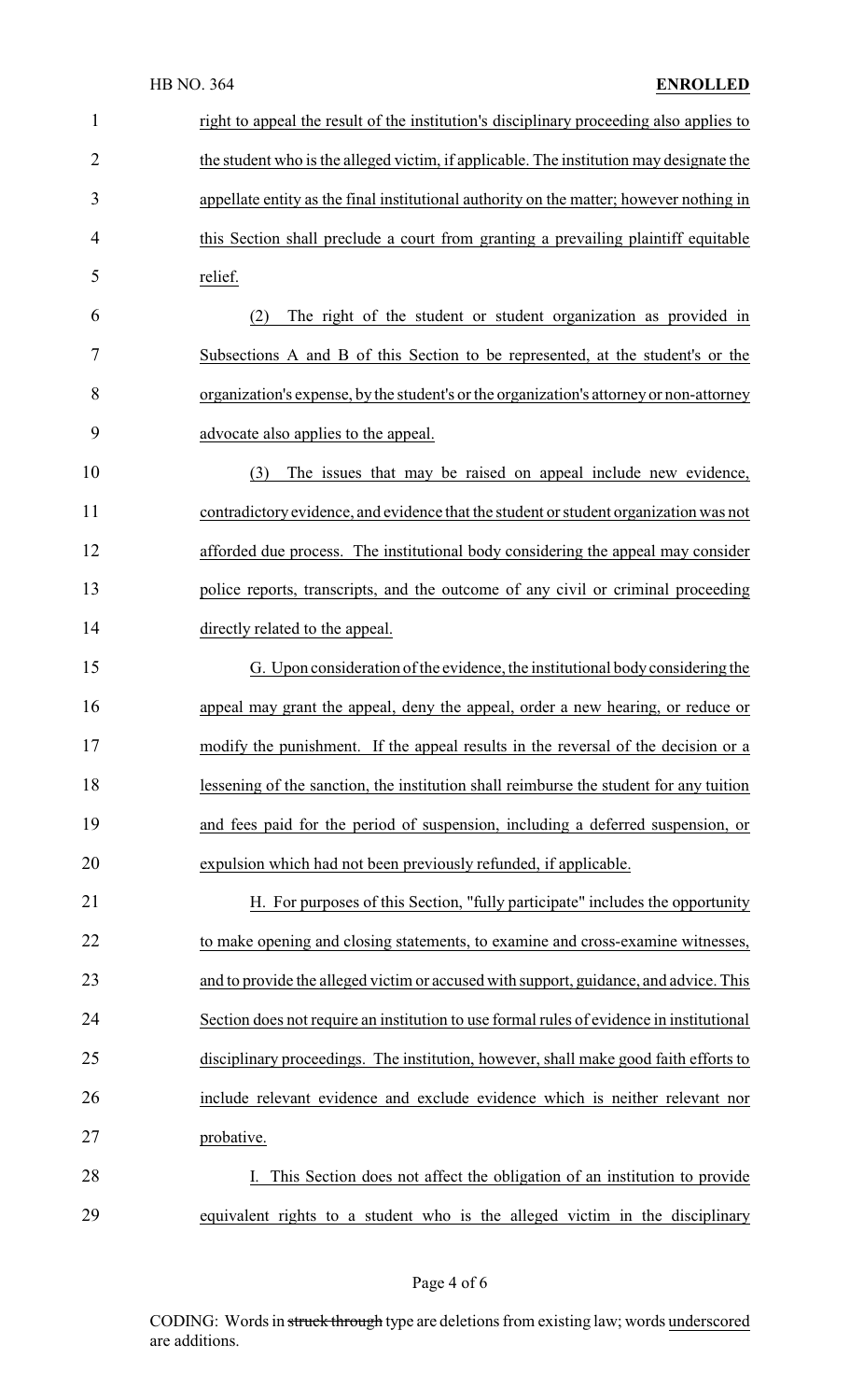| $\mathbf{1}$   | proceeding, including equivalent opportunities to have others present during an          |
|----------------|------------------------------------------------------------------------------------------|
| $\overline{2}$ | institutional disciplinary proceeding, to an unrestricted choice of attorney or non-     |
| 3              | attorney advocate in any meeting or institutional disciplinary proceeding, and to be     |
| 4              | provided simultaneous notification of the institution's procedures for the accused and   |
| 5              | the alleged victim to appeal the result of the institutional disciplinary proceeding, if |
| 6              | applicable.                                                                              |
| 7              | J. Any student or student organization that has its rights under this Section            |
| 8              | violated may bring a private right of action against the institution and its agents      |
| 9              | acting in their official capacities, with the management board named as a party, to      |
| 10             | recover actual damages. If the court finds this Section or the student or student        |
| 11             | organization's rights to due process have been violated, the court shall award any       |
| 12             | mental or emotional distress, loss of wages or earning capacity, and costs.              |
| 13             | K. Nothing in this Section shall be construed to impair an institution's ability         |
| 14             | to take reasonable interim measures necessary to ensure the physical safety of           |
| 15             | members of the campus community during a timely investigation and adjudication           |
| 16             | of a student disciplinary issue including but not limited to the ability to make         |
| 17             | adjustments in student housing arrangements, impose conditions of mutual no-             |
| 18             | contact between the accused student and the alleged victim, temporarily suspend a        |
| 19             | student, or ban a student from campus. Such reasonable interim measures shall            |
| 20             | require the following:                                                                   |
| 21             | (1) Within seventy-two hours of the alleged violation being deemed an                    |
| 22             | immediate threat, written notice of the interim measure that explains the institution's  |
| 23             | reasons for enacting the measures.                                                       |
| 24             | (2) Within seven business days of the written notice pursuant to Paragraph               |
| 25             | (1) of this Subsection, unless otherwise waived by the accused student, an interim       |
| 26             | measure hearing to determine whether there is substantial evidence that the student      |
| 27             | poses a risk to the physical safety of a member of the campus community and that         |
| 28             | the interim measure is appropriate to mitigate that risk. At the hearing, both the       |
| 29             | accused student and the alleged victim shall have the right to be represented as         |

# Page 5 of 6